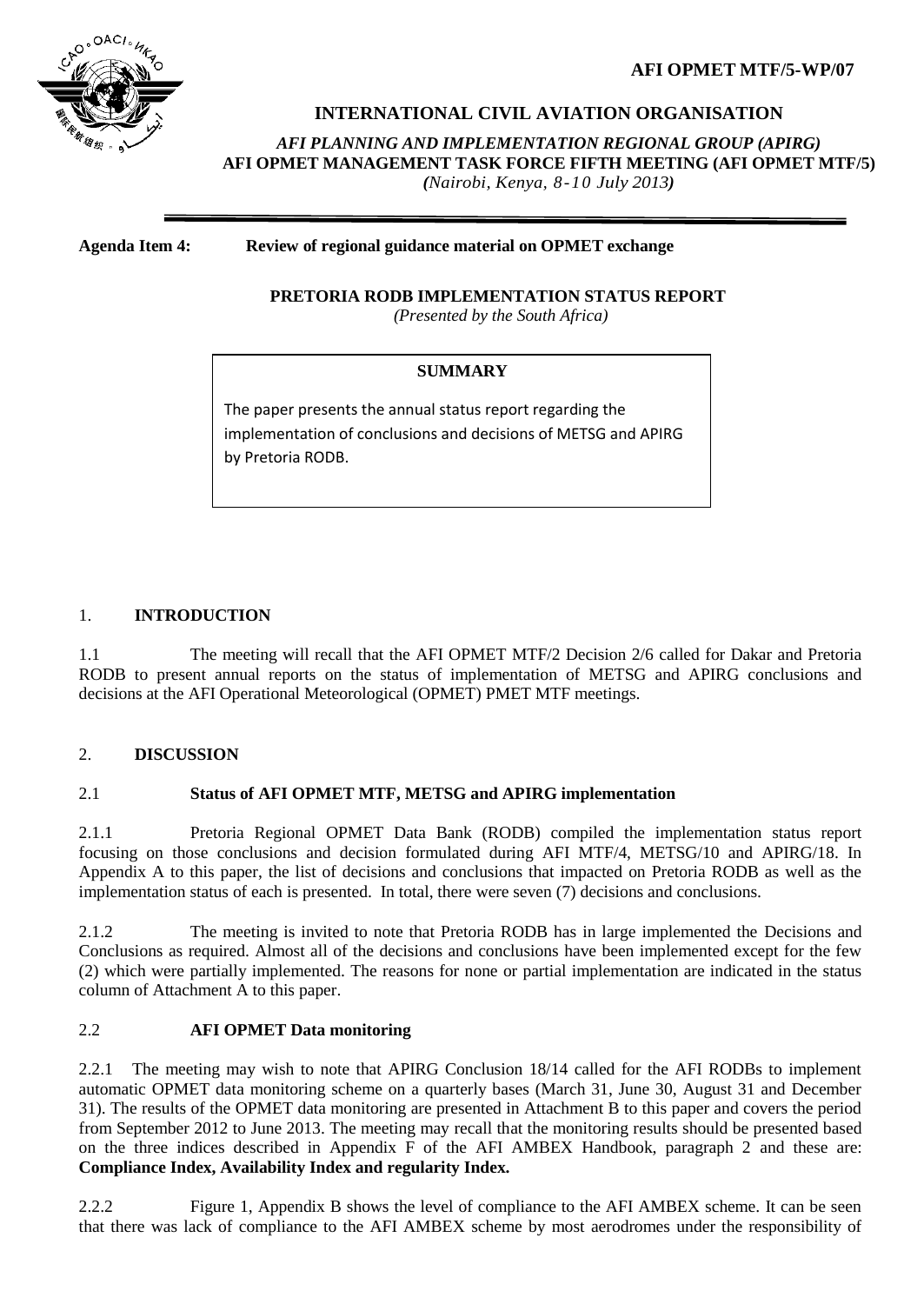## **AFI OPMET MTF/5-WP/07**

Addis Ababa (HAAB). This applies to both METARs and TAFs. The lack of compliance is also confirmed by the low percentages in the availability index, see figure 2. It can also be noted that despite the lower percentages, the reporting was consistently as shown in figure 3.

2.2.3 Further, the results shows some gaps with regard to compliance and availability indexes for bulletin compiling centres (BCCs) Pretoria (FAPR) and Nairobi (HKJK). The results compliance and regularity percentages of between 60 and 80 for aerodromes under the responsibility these of FAPR and HKJK BCCs. Although this is better compared to that of Addis Ababa, it is still a course for concern because it means that users may not always obtain the information they require from these aerodromes for their operations.

2.2.4 The same cannot be said with regard to aerodromes under the responsibility of BCCs Cairo (HECA) and Antananarivo (FMMI). Figure 1 and 2 in appendix B shows the level of compliance and availability of between 90 and 100 for both METARs and TAFs. The regularity index is also very high meaning that users are almost certain to obtain the OPMET information (TAFs and METARs) from aerodromes under the responsibility of these centres.

2.2.5 It is worth noting that Figure 1 and 2 in appendix B shows the level of compliance and availability of between 90 and 100 for both METARs and TAFs for the aerodromes under Cairo(HECA) and Antananarivo (FMMI Bulletin Collecting Centres. The regularity index is also very high meaning that users are almost certain to obtain the OPMET information (TAFs and METARs) from aerodromes under the responsibility of these centres.

2.2.6 The meeting is invited to note significant progress made by Pretoria RODB in the implementation of conclusions and decisions emanating from AFI OPMET MTF, METSG and APIRG.

2.2.7 The results of OPMET monitoring shows that although there are areas of encouragement, the meeting may wish to note that there are still significant challenges regarding the availability and exchange of OPMET information (METARs and TAFs) in the AFI Region.

## **Draft Recommendation 5/xx**

That, the reason(s) behind none availability of OPMET information (METARs and TAFs) from some aerodromes in the AFI Region be investigated in order to increase the availability of OPMET information in the AFI Region.

## 3. **ACTION BY THE MEETING**

3.1 The meeting is invited to note the information presented in this paper and decide on the draft recommendation in paragraph 3.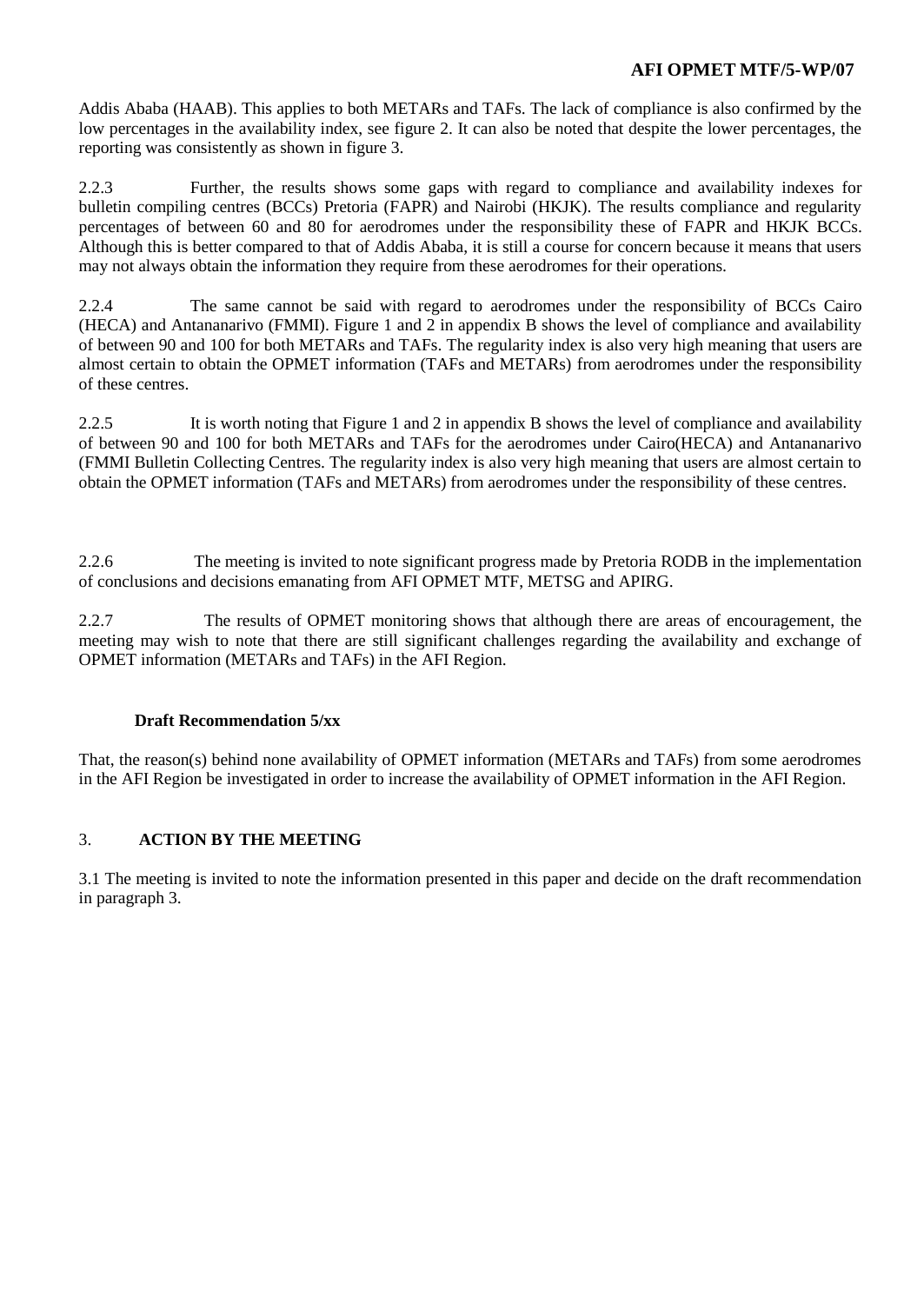#### **ATTACHMENT A**

# **Implementation status for MTF, METSG and APIRG decisions and conclusions by Pretoria RODB.**

| <b>Decision/Conclusion</b>                                                                                                                                                                 | Progress/status                                                                                                                            |
|--------------------------------------------------------------------------------------------------------------------------------------------------------------------------------------------|--------------------------------------------------------------------------------------------------------------------------------------------|
| AFI MTF Decision 4/01/ Participation of AFI RODBs to<br><b>Regular EUR SIGMET Tests</b>                                                                                                    | Partially completed                                                                                                                        |
| That, ROC Toulouse notifies AFI RODBs on time for<br>their participation to the Regular EUR SIGMET Tests                                                                                   | The tests took place on the 6 &7 February 2013.<br>RODB Pretoria participated in both the tests.<br>However the results are still pending. |
| AFI MTF Decision 4/05: Improving the Annual RODBs<br><b>Implementation Status Report</b>                                                                                                   | Completed.                                                                                                                                 |
| That, Dakar and Pretoria RODBs issue their respective<br>annual implementation status reports based on the<br>MTF, MET/SG and APIRG decisions and Conclusions<br>related to the AFI RODBs. | This annual report takes into account Decision 4/05.                                                                                       |
| AFI MTF Decision 4/12: Finalizing AFI OPMET Data<br>Catalogue                                                                                                                              | Completed                                                                                                                                  |
| That, Dakar and Pretoria RODBs finalize the AFI<br>OPMET Data Catalogue using Appendix 1 to the SADIS<br>User Guide (METAR/SPECI, TAF) and AFI FASID MET<br>Table 1B (SIGMET).             | The catalogues have been developed and aligned<br>with the latest version of Annex 1 of the SADIS User<br>Guide.                           |
| AFI MTF Decision 4/13: Developing of AFI RODBs<br><b>Back Up Procedures</b>                                                                                                                | Completed                                                                                                                                  |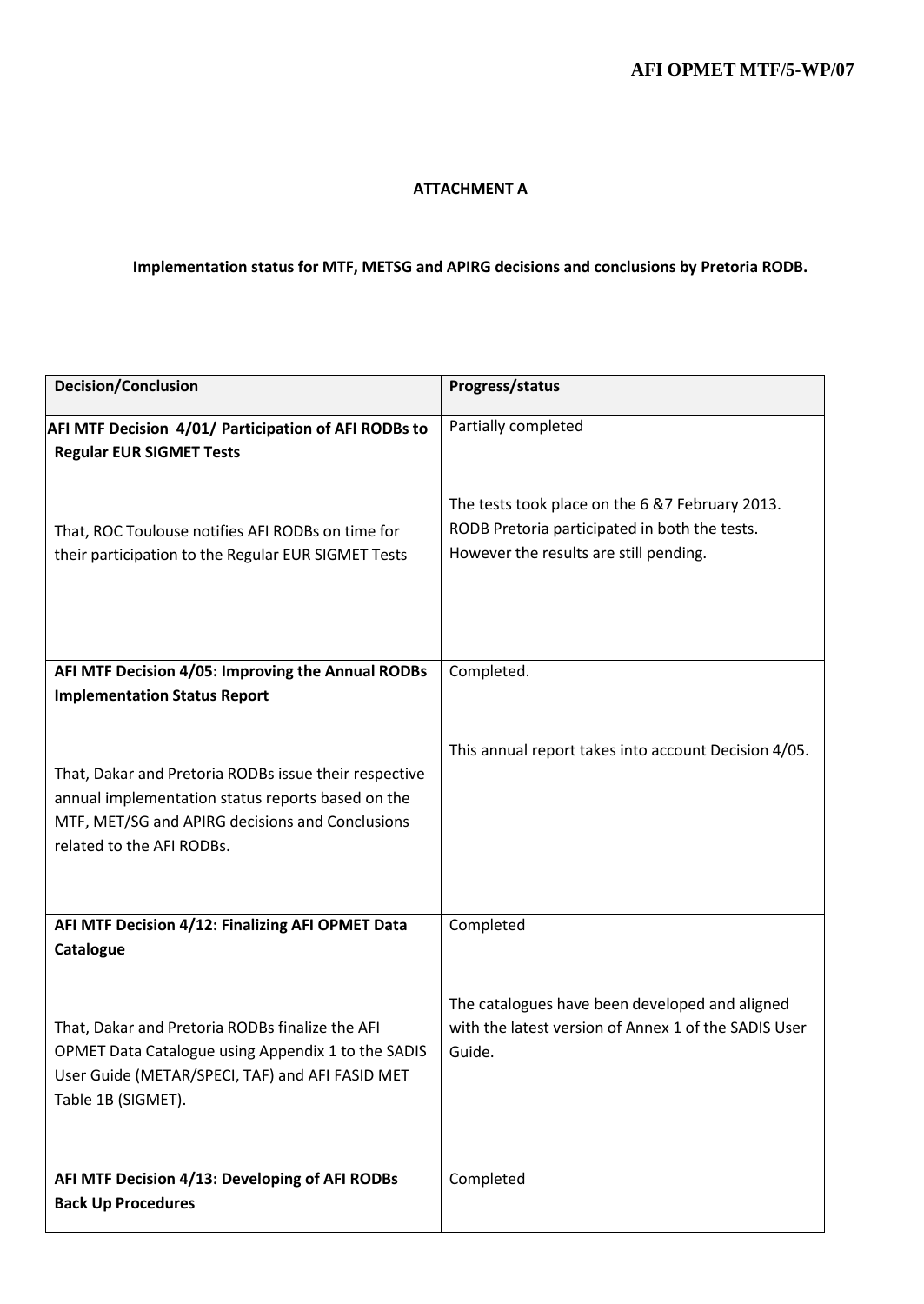| That, the Task Force:<br>Appreciates the work so far undertaken by the<br>a)<br>Core Team of Experts in developing the AFI<br>RODBs Back up Procedures; and Encourage<br>the Core Team to further investigate ways to<br>improve the backup procedures so far<br>developed using contributions from existing<br>backup procedures especially from SADIS and<br>ISCS.                                                                                                                         | Backup procedures have been developed for<br>consideration by the AFI OPMET MTF/5 meeting,<br>Nairobi, Kenya 3-5 July 2013.                                                         |
|----------------------------------------------------------------------------------------------------------------------------------------------------------------------------------------------------------------------------------------------------------------------------------------------------------------------------------------------------------------------------------------------------------------------------------------------------------------------------------------------|-------------------------------------------------------------------------------------------------------------------------------------------------------------------------------------|
| APIRG CONCLUSION 18/41: IMPLEMENTATION OF<br><b>AMBEX HANDBOOK PROCEDURES</b>                                                                                                                                                                                                                                                                                                                                                                                                                | Completed                                                                                                                                                                           |
| <b>That Dakar and Pretoria RODB Provider States:</b>                                                                                                                                                                                                                                                                                                                                                                                                                                         | The monitoring is being done and included in the<br>annual report which reflects the level of compliance,<br>regularity and availability of OPMET information in<br>the AFI Region. |
| a) implement an automatic OPMET data monitoring<br>scheme using procedures in Chapter 12 and<br>Appendix F of the AMBEX Handbook on<br>quarterly basis (March 31, June 30, August, 31<br>and December 31 of each year);<br>b) perform regular 24 hour simultaneous monitoring<br>starting at 0000 UTC on the first Wednesday<br>of every month; and<br>c) distribute the monitoring statistics to the Chairman<br>of the OPMET Management and the<br>Secretariat with effect from July 2012. |                                                                                                                                                                                     |
| APIRG CONCLUSION 18/43: IMPLEMENTATION OF AN                                                                                                                                                                                                                                                                                                                                                                                                                                                 | Completed                                                                                                                                                                           |
| AFTN CIRCUIT BETWEEN DAKAR AND PRETORIA                                                                                                                                                                                                                                                                                                                                                                                                                                                      |                                                                                                                                                                                     |
| <b>RODBS TO SUPPORT BACK-UP CONTINGENCY</b>                                                                                                                                                                                                                                                                                                                                                                                                                                                  |                                                                                                                                                                                     |
| <b>CAPABILITIES</b>                                                                                                                                                                                                                                                                                                                                                                                                                                                                          | The back up procedures has been developed for<br>consideration by the AFI OPMET MTF/5 meeting.                                                                                      |
| That Dakar and Pretoria RODBs Provider States,<br>a) investigate the best possible way to implement a<br>backup circuit between the two RODBs for the<br>implementation of the backup procedures<br>between the RODBs, in time for the MTF/4                                                                                                                                                                                                                                                 |                                                                                                                                                                                     |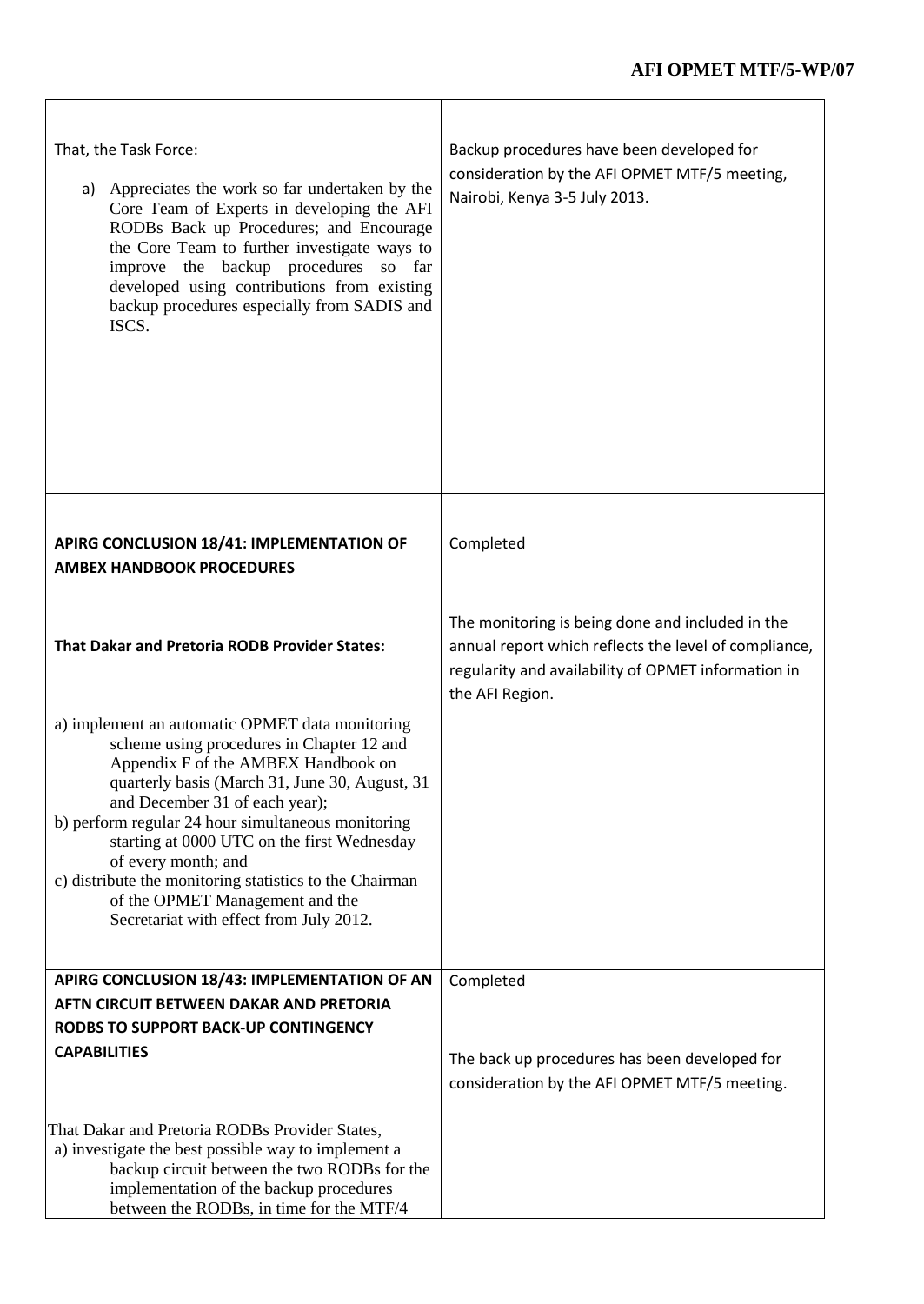| meeting September 2012 and<br>b) Implement reliable telecommunications facilities to<br>support back-up procedures for the AFI<br>RODB <sub>s</sub> .                                                                                                                                                                                                                                                                                                                                                                                                                                                                                                                 |                                                                                                                                                                                                                                                                                                                                                                                |
|-----------------------------------------------------------------------------------------------------------------------------------------------------------------------------------------------------------------------------------------------------------------------------------------------------------------------------------------------------------------------------------------------------------------------------------------------------------------------------------------------------------------------------------------------------------------------------------------------------------------------------------------------------------------------|--------------------------------------------------------------------------------------------------------------------------------------------------------------------------------------------------------------------------------------------------------------------------------------------------------------------------------------------------------------------------------|
| <b>APIRG</b><br><b>CONCLUSION</b><br>18/45:<br><b>SIGMET</b><br><b>MONITORING</b><br><b>AND</b><br><b>OPMET</b><br><b>ROUTING TABLES</b><br>That:<br>a) the two AFI RODB Provider States be invited to<br>monitor the reception of SIGMET information<br>during the regular (twice yearly) EUR Region<br>SIGMET tests and report;<br>b) the two AFI IROGs and ROC Toulouse exchange<br>their routing tables and verify the coherency of<br>these tables; and Report of the Eighteenth<br>Meeting of the AFI Planning and<br><b>Implementation Regional Group APIRG/18</b><br>Report 38 2012<br>c) the AFI IROGs be invited to review their current<br>routing tables, | Completed partially<br>The monitoring has been done. However, the report<br>is still pending. The exchange of the routine table<br>has not taken place as the tables are still being<br>updated. The core team has been appointed to<br>review the AFI AMBEX Handbook and will present<br>the results during AFI OPMET MTF/5. This will<br>include the updated routine tables. |

## **ATTACHMENT B**

Annual OPMET Monitoring Results (September 2012 to June 2013)

**Compliance Index:** The Compliance Index is to assess the level of compliance to the AMBEX scheme. The monitoring results for this index are presented in figure 1 below.

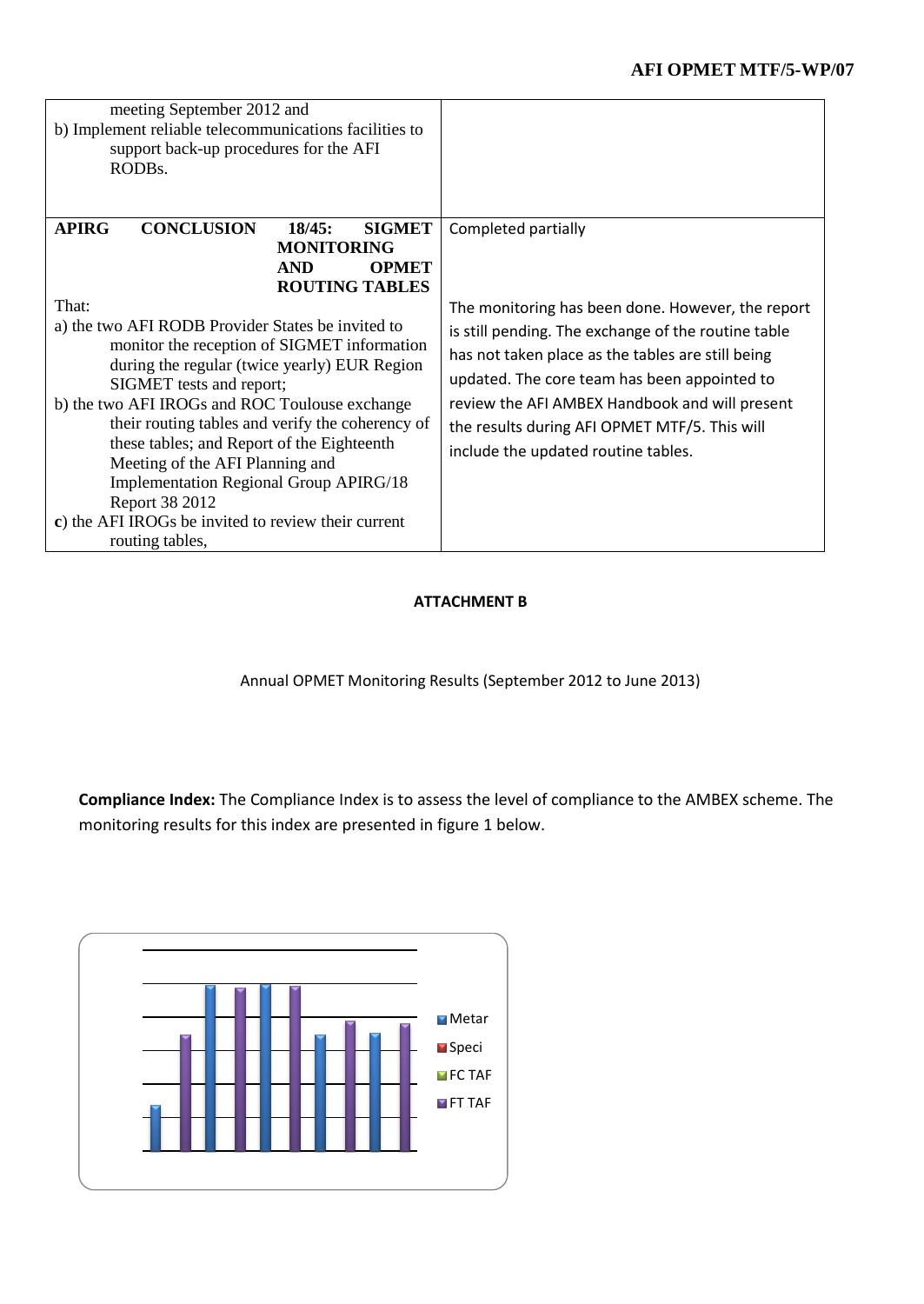Figure 1: Compliance Index Sep 2012 – June 2-13

**Availability Index:** The availability index measures the current coverage of the OPMET distribution against the AMBEX exchange requirements. The monitoring results for this index are presented in figure 2 below.



Figure 2: Availability Index Sep 2012 – June 2013

**Regularity Index:** The regularity index measures the consistency in the number of reports provided by an aerodrome. The results of the monitoring for this index are presented in figure 3 below.